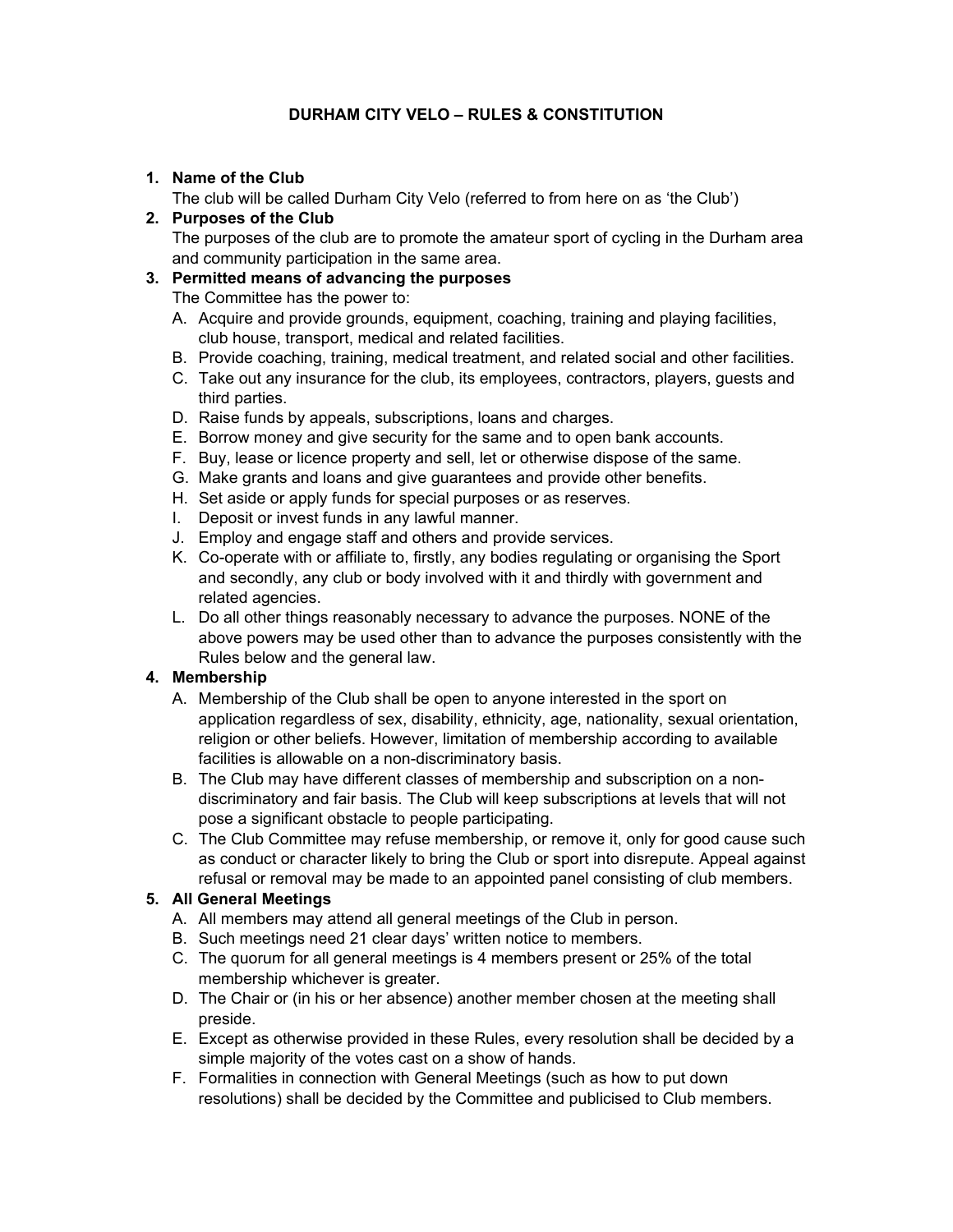# **6. Annual General Meetings (AGM)**

The Club will hold an AGM once in every calendar year and not more than 15 months after the last AGM. At every AGM:

- A. The Members will elect a committee including a Chair, Treasurer and Secretary to serve until the next AGM.
- B. The Treasurer will produce accounts of the Club for the latest financial year audited as the Committee shall decide.
- C. The Committee will present a report on the Club's activities since the previous AGM.
- D. The Members will appoint a suitable person to audit the accounts.
- E. The Members will discuss and vote on any resolution (whether about policy or to change the Rules) and deal with any other business put to the meeting.

# **7. Extraordinary General Meetings (EGM)**

An EGM shall be called by the Secretary within 14 days of a request to that effect from the Committee or on the written request of not less than 15 members signed by them. Such an EGM shall be held on not less than 14 or more than 21 days' notice at a place decided upon by the Committee or in default by the Chair.

# **8. The Committee**

A. Role

Subject to these Rules the Committee shall have responsibility for the management of the Club, its funds, property and affairs.

- B. Property etc.
	- a. The property and funds of the Club cannot be used for the direct or indirect private benefit of members other than as reasonably allowed by the Rules.
	- b. The Club may provide sporting and related social facilities, sporting equipment, coaching, courses, insurance cover, medical treatment, event expenses, post event refreshments and other ordinary benefits of Community Amateur Sports Clubs as provided for in the Finance Act 2002.
	- c. The Club may also in connection with the sports purposes of the Club:
		- i. Sell and supply food, drink and related sports clothing and equipment.
		- ii. Employ members (though not for riding) and remunerate them for providing goods and services, on fair terms set by the Committee without the person concerned being present.
		- iii. Pay for reasonable hospitality for visiting teams and guests.
		- iv. Indemnify the Committee and members acting properly in the course of the running of the Club against any liability incurred in the proper running of the Club (but only to the extent of its assets).
		- v. The Committee will have due regard to the law on disability discrimination and child protection
- C. Composition etc.
	- a. The Committee shall consist of at least two and not more than 8 members (including Officers).
	- b. The Committee members may co-opt club members (up to the maximum permitted number) to serve until the end of the next AGM.
	- c. Any Committee member may be re-elected or re-co-opted without limit.
	- d. A Committee member ceases to be such if he or she ceases to be a member of the Club, resigns by written notice, or is removed by the Committee for good cause after the Member concerned has been given the chance of putting his/her case to the Committee with an appeal to the Club members, or is removed by club members at a general meeting. The Committee shall fairly decide time limits and formalities for these steps.
- D. Committee Meetings